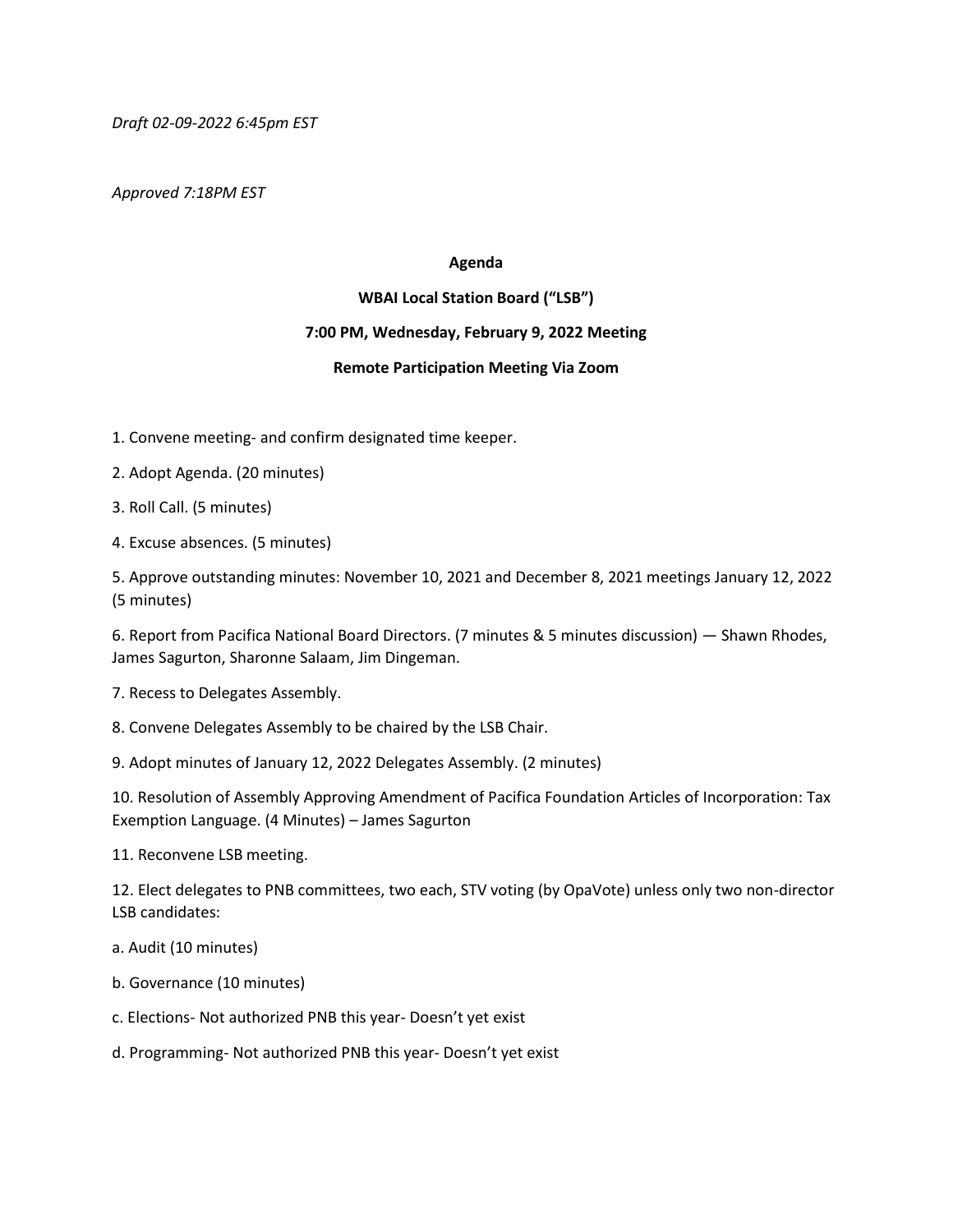13. Population of PNB Task Forces- (Voluntary and no limit-- LSB and non LSB-- Latest from PNB is they are not yet authorized and created this year). - (3 minutes)

- a. Technology Task Force
- b. Affiliates Task Force
- c. Development Task Force

14. Elect WBAI LSB Committee of Inclusion (1 PNB director and 3 LSB members) (voting by OpaVote) unless no challenge). (5 Minutes)

- 15. Population of WBAI LSB Task Forces. (LSB only- Voluntary and no limit) (15 minutes)
- a. Fundraising (5 Minutes)
- b. Outreach (5 Minutes)
- c. Town Hall (5 Minutes)
- 16. General Manager's Report. (1 hour for report & 10 minutes for discussion) Berthold Reimers
- 17. Programming Updates. (3 minutes report, 5 minutes Q&A) Linda Perry
- 18. Treasurer's Report. (5 Minutes report 5 minutes discussion) R. Paul Martin
- 19. Report from Community Advisory Board (2 Minutes) Neale Vos
- 20. Final Report from Committee of Inclusion (3 minutes) William Heerwagon
- 21. Town Hall Respecting Possible WBAI Partnerships, Affiliations and Collaborations (3 Minutes)
- 22. Resolution Respecting Contact Email for LSB– (10 minutes) Rachel Barr
- 23. Discussion: Pacifica Communication Policy- (8 minutes) Rachel Barr
- 24. Discussion: Public Comment– (8 minutes) Dr. Shaya Bey

25. Discussion: Listener Phone Calls - (4 minutes) — Rachel Barr

26. Discussion & Resolution: Creation of Programming Advisory Committee— (5 Minutes) – Michael D. D. White

27. Motion to Create Programming Committee (5 minutes) — William Heerwagon

28. MOTION SUPPORTING STAFF (5 minutes) — William Heerwagon Move that WBAI Local Station Board (LSB) reaffirms its support for the presence and participation of paid and unpaid Staff on the Pacifica National Board, the Local Station Board, and their committees and task forces.

29. Discussion: Improving WBAI and Pacifica Reputation and Brand.— (10 minutes) – Michael D. D. White

30. Discussion: Adjournment Time of LSB meeting(s)—(5 minutes) Dr. Shaya Bey